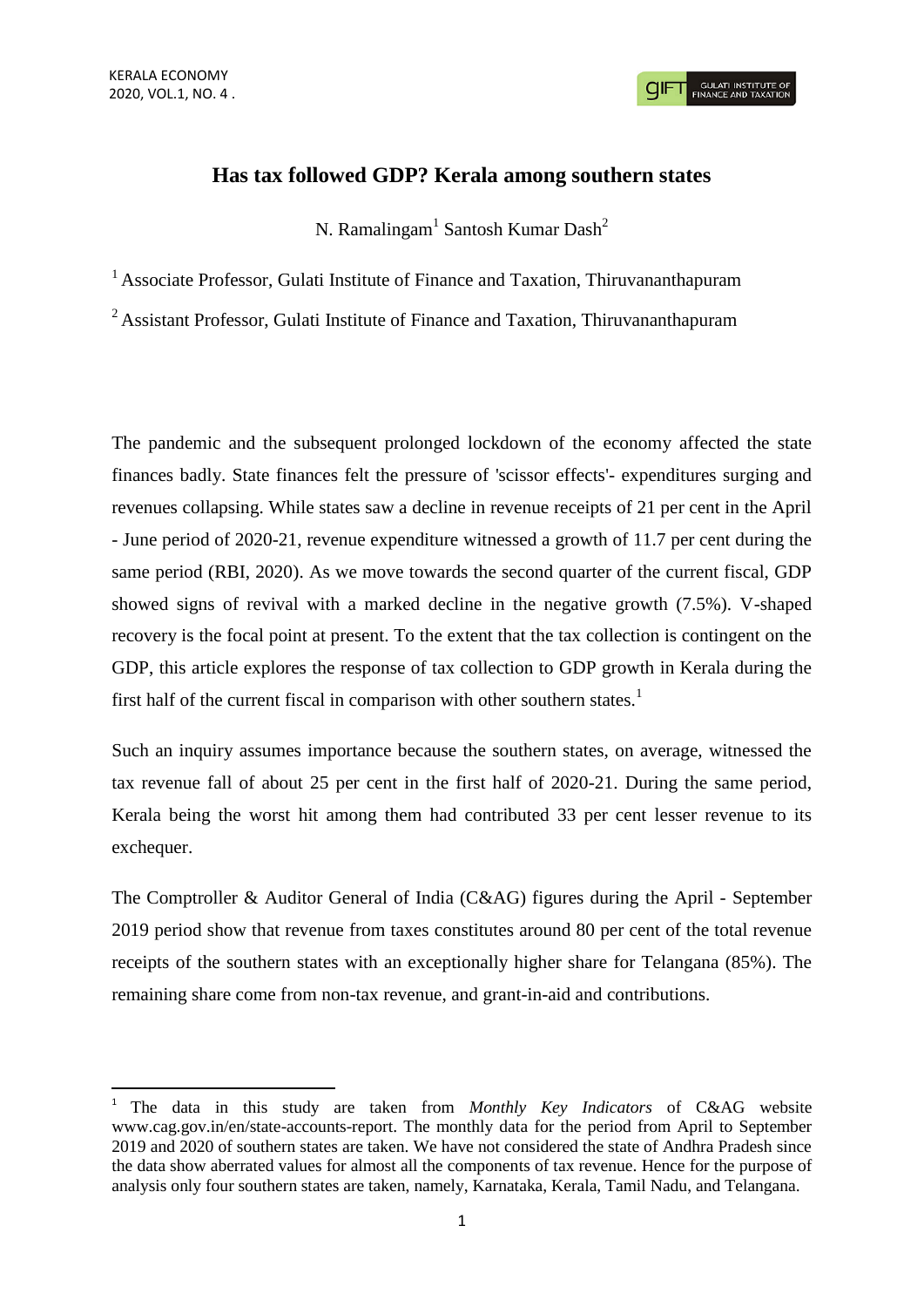KERALA ECONOMY

At the national level, while tax revenue collection in the first half of 2020-21 declined by 25 per cent, GDP growth fell by 15.7 per cent. While this suggests that recovery of tax revenue collection is still lagging behind GDP growth, analysis of quarterly data indicates that tax revenue collection is on the recovery path. During the first quarter, tax revenue registered a negative growth of 42.2 per cent, which is almost double the rate of contraction of GDP (23.9%). Furthermore, it is found that all tax components had declined by two-fold compared to the fall in GDP growth. In Q2:2020-21 the four southern states lost tax revenue by 9 per cent which is almost at par with the GDP growth of -7.5 per cent. In the first quarter, as the worst among the four states, Kerala lost more than half (54.7%) of its tax revenue compared to the same period in the last year. But in the second quarter, Kerala's tax revenue collection fell by 14.8 per cent. Though still worst among other states, Kerala has been able to reduce its loss in tax revenue.

Next, we analyze revenue collections of various tax revenue components for the four southern states during April - September 2020 (H1:2020-21).

**Goods and services tax:** As per the C&AG's data, this component consists of States' receipt of State Goods and Services Tax (SGST) and Integrated Goods and Services Tax (IGST). The Finance Commission's share of net proceeds assigned to states on Central GST and Central IGST is also included under this head. GST contributes to approximately 35 per cent of tax revenue of southern states (Kerala: 38.6%) in H1:2020-21. The revenue from GST showed a decline of 26 per cent during the six months period for the southern states, compared to the loss of GDP revenue by 15.7 per cent. Among the four states, Kerala suffered the worst revenue loss to the tune of 33.1 per cent compared to the previous year's collection during the same period (Table 3). Similarly, the inter-quarter comparison of GST collection tells that, on average, the four states have recovered their loss from -44.3 per cent in Q1:2020-21 to -9.0 per cent in Q2:2020-21, suggesting recovery in GST collection is in sync with GDP growth recovery. Although Kerala suffered the worst among the four southern states in both quarters, it has managed to reduce its GST revenue collection the most among them: from -54.7 in Q1:2020-21 to -14.8 per cent in Q2:2020-21. The recovery captures the increase in economic activity after the gradual opening up of the economy.

**Taxes on sales trade etc.:** This is the second most contributor to tax revenue of states, the average being 25.4 per cent in H1:2020-21 (Kerala: 28.3%). This head consists of receipt under Central Sales Tax Act, Kerala General Sales Tax Act (Petrol, Diesel, ATF, Crude oil,

2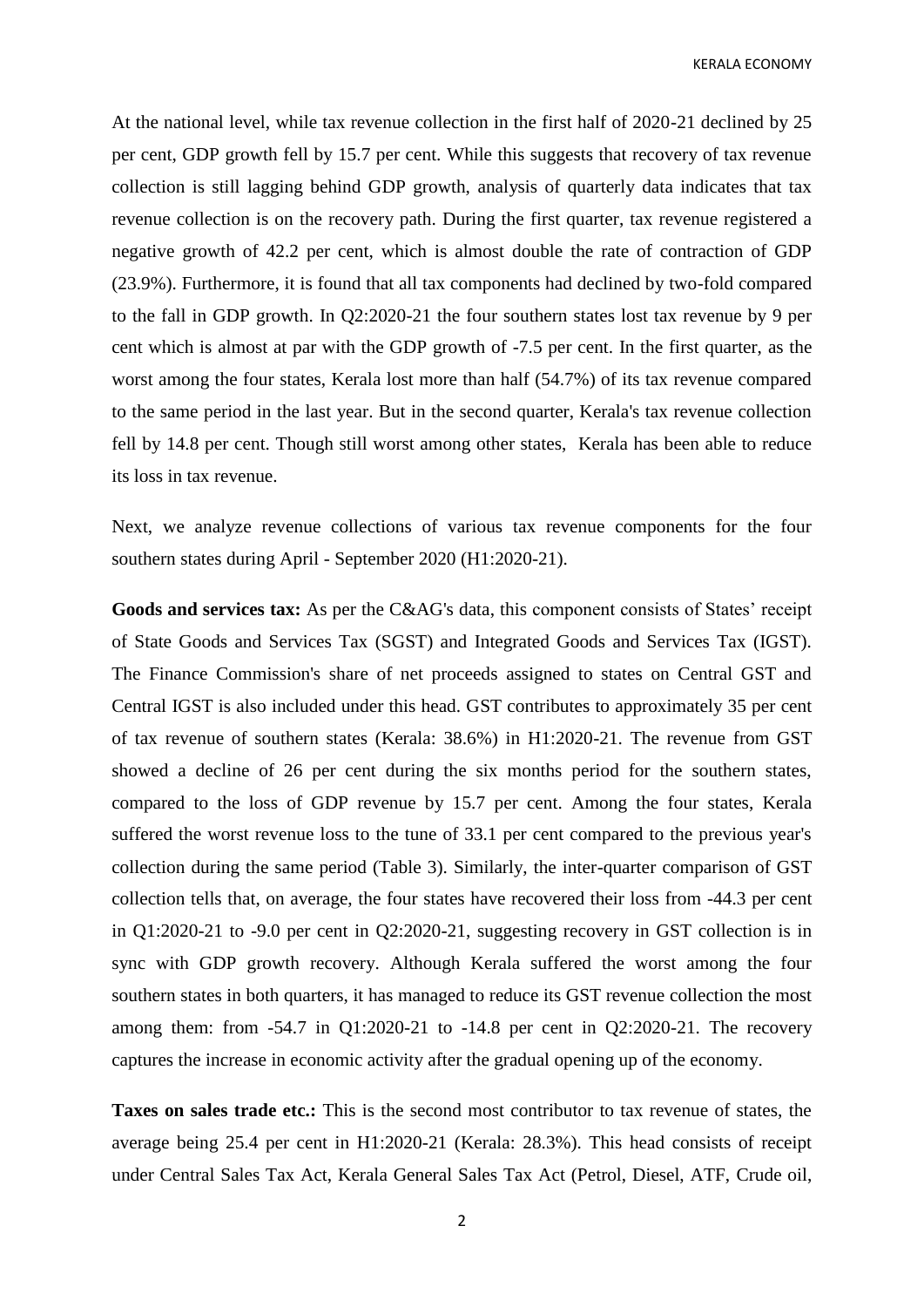Natural Gas, liquor for human consumption) and Kerala state Value Added Tax. Kerala's share on total taxes with regard to Taxes on Sales, Trade etc. is 28 per cent in H1:2020-21. The average loss from Sales Tax for all four states is 22.3 per cent during H1:2020-21 compared to H1:2019-20. Among them, Kerala stands first in terms of its suffering (-32.5%). The trend of quarterly collection reveals that while the southern states suffered a loss of revenue by 48.9 per cent in Q1:2020-21, they have recorded a positive growth of 1.5 per cent in Q2:2020-21. However, when compared to the first quarter loss, Kerala recovered from - 61.3 per cent in Q1:2020-21 to -8.1 per cent in Q2:2020-21. Telangana which suffered a decline of 46.6 per cent in Q1 has bounced back to register positive growth (17.6%) in Q2.

**State's share of union taxes:** Nearly about 15 per cent of tax revenue comes from the state's share of union taxes (Kerala: 15.9%) in H1:2020-21. This component consists of the state's share of union taxes and duties such as corporation tax, taxes on income other than corporation tax, wealth tax, customs duty, union excise duty, and service tax (but does not include the state's share of GST which is included in the GST revenue). The growth rate shows that Kerala and Karnataka are the maximum losers (approximately 38%) on availing the states' share of union taxes during the first half-yearly period of 2020-21. This loss for Kerala and Karnataka is more evidently revealed while comparing the Q2 figures with Q1 figures. The loss from the share of union taxes for Kerala increased to -45.9 per cent in Q2 from -27.6 per cent in Q1 and because of this, Kerala 'bore the brunt' during the pandemic period. The average loss for the four states hovers around 32 per cent in H1:2020-21, 14.6 per cent in Q1:2020-21, and 40.6 per cent in Q2:2020-21.

**State excise duties:** Duty from country spirits, and foreign liquors and spirits are the major sub-components under state excise. State excise contributes around 12.8 per cent to the total tax revenue of southern states in H1:2020-21. Although its share in total tax revenue of Kerala is small (4.6%), during the six months pandemic period, Kerala suffered a heavy loss among the four states (13.1%). The state excise collection of southern states on average has contracted by 25.6 per cent in 2020-21Q1. However, contributed mainly by Telangana, it registered a positive growth of 28.6 per cent in Q2:2020-21. For Kerala, the quarter-toquarter growth rate reveals that for Kerala revenue from state excise has grown to 8.5 per cent in the second quarter from the huge slump of -34.2 per cent in the first quarter of 2020- 21, indicating a sign of economic recovery.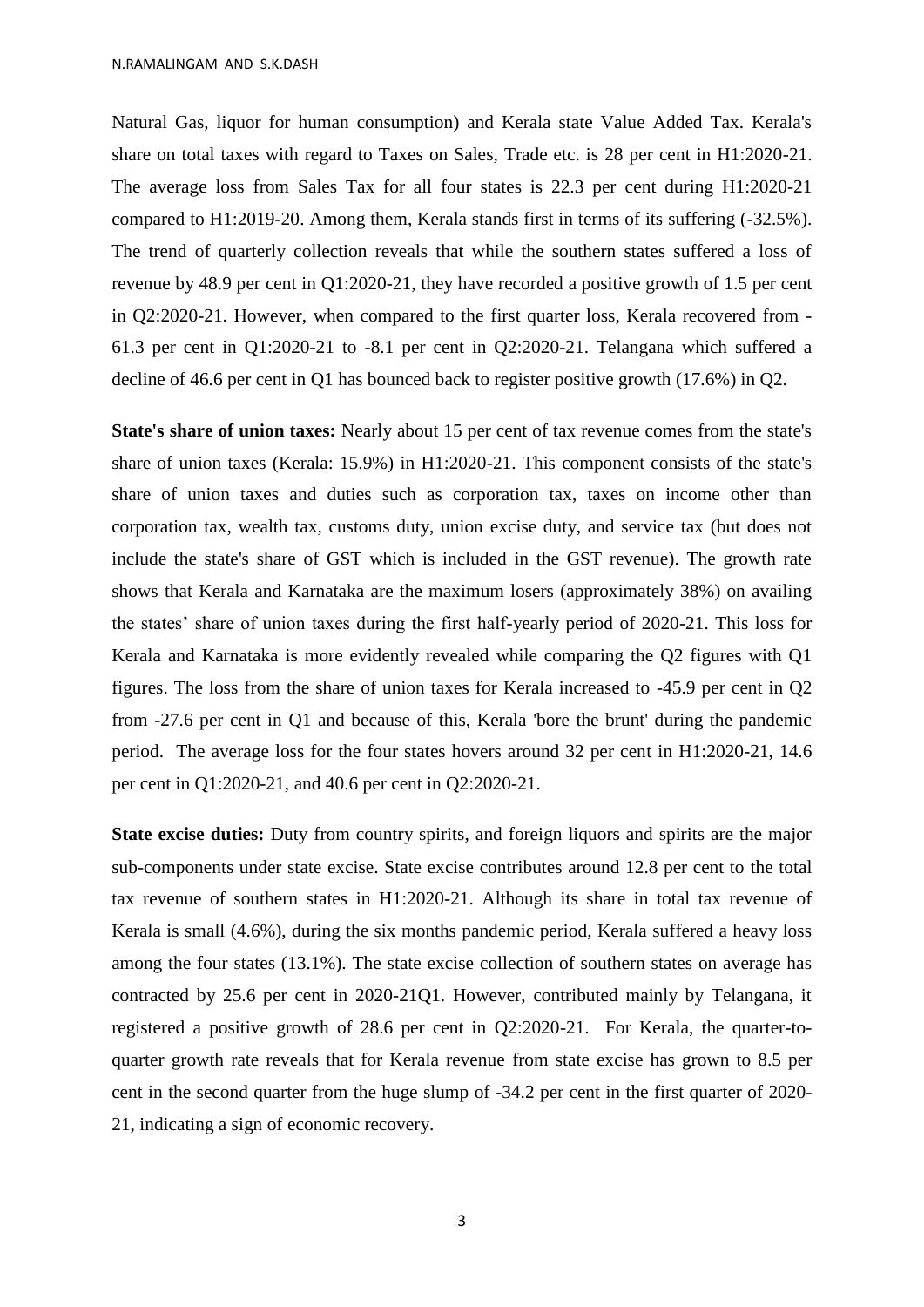KERALA ECONOMY

**Stamps and registration fees:** Revenue from stamps (both judicial and non-judicial) and registration fees are the major elements under this head. Stamps and Registration Fees (SRF) contributes to 6.4 per cent of tax revenue in H1:2020-21 (Kerala: 5.5%). The collection of SRF witnessed a downfall of 32.8 per cent during H1:2020-21 for Kerala, though the average of four southern states stood at a higher loss of 36.7 per cent. While the SRF collection of southern states contracted by 58 per cent in the first quarter, it moderated to 15 per cent in the second quarter, showing a stronger recovery. This perhaps reflects that real estate sector has started recovering from the onslaught of the pandemic. For the state of Kerala, the trend of revenue loss from the first quarter to second quarter reveals a strong recovery. Among the four states, Telangana suffered the most in both quarters.

**Other taxes and duties:** It includes taxes on agricultural income, taxes on immovable property other than agricultural income tax, taxes on vehicles, taxes on goods and passengers, and taxes and duties on electricity. Tax on vehicles is one of the major components of other taxes and duties. The share of this tax in total tax revenue collection stands at 4.9 per cent in H1:2020-21 (Kerala: 6.2%). Tax collection under this head suggests that the southern states suffered a loss of 40.9 per cent in the first half of 2020-21, reducing from -60.8 per cent in Q1 to -17.6 per cent in Q2. It is observed that the worst-hit state is Tamil Nadu. Kerala's loss during H1:2020-21 is -32.3 per cent. From -64.5 per cent decline of taxes during Q1, Kerala recorded only -1.0 per cent fall during Q2, suggesting good recovery of tax collection of Other Taxes and Duties.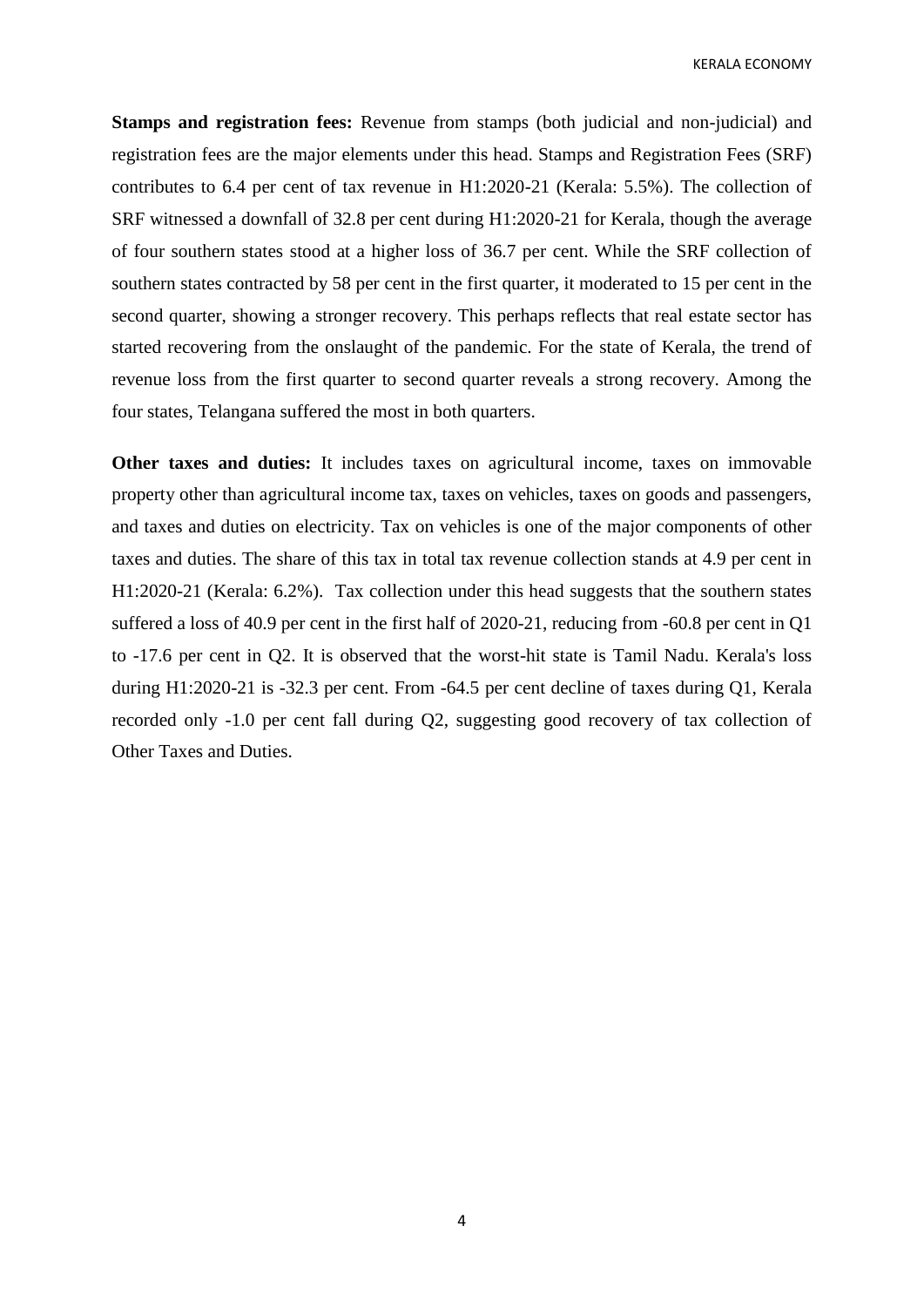| No. |                                |        |       | $2019-20Q1$ (Rs. in crores) |       |      |        |       | $2020-21Q1$ (Rs. in crores) |           | Growth Rate (%) |           |         |         |           |           |         |
|-----|--------------------------------|--------|-------|-----------------------------|-------|------|--------|-------|-----------------------------|-----------|-----------------|-----------|---------|---------|-----------|-----------|---------|
|     | Components                     | $AP^*$ | KА    | KL                          | TN    | TS   | $AP^*$ | ΚA    | KL                          | <b>TN</b> | <b>TS</b>       | $AP^*$    | KA      | KL      | <b>TN</b> | <b>TS</b> | $Avg**$ |
|     | Tax Revenue                    | 1102   | 31732 | 15542                       | 31062 | 7691 | 2531   | 19540 | 7533                        | 6693      | 1893            | 12.9      | $-38.4$ | $-51.5$ | $-46.3$   | $-32.8$   | $-42.2$ |
|     | Goods and Service Tax          | 2413   | 12663 | 6597                        | 9051  | 6326 | 4382   | 7625  | 2990                        | 4959      | 3957            | 81.6      | $-39.8$ | $-54.7$ | $-45.2$   | $-37.5$   | $-44.3$ |
|     | <b>Stamps and Registration</b> |        |       |                             |       |      |        |       |                             |           |                 |           |         |         |           |           |         |
|     | Fees                           | 1301   | 2688  | 840                         | 2615  | 1814 | 534    | 1178  | 418                         | 1005      | 655             | $-59$     | $-56.2$ | $-50.2$ | $-61.6$   | $-63.9$   | $-58$   |
|     | <b>Land Revenue</b>            |        | 34    | 79                          | 16    |      | 13     | 22    | 102                         | 19        |                 | 76.1      | $-34.8$ | 28.3    | 22.9      | $-76$     | $-14.9$ |
|     | Taxes on Sales Trade etc       | 5151   | 4236  | 4131                        | 9649  | 4438 | 2603   | 2675  | 1600                        | 4737      | 2371            | $-49.5$   | $-36.9$ | $-61.3$ | $-50.9$   | $-46.6$   | $-48.9$ |
| . რ | <b>State Excise Duties</b>     | 365    | 5760  | 569                         | 1669  | 2453 | 1043   | 3831  | 374                         | 1035      | 2531            | $-23.6$   | $-33.5$ | $-34.2$ | $-38$     | 3.2       | $-25.6$ |
|     | State's Share of Union         |        |       |                             |       |      |        |       |                             |           |                 |           |         |         |           |           |         |
|     | Taxes                          | $-72$  | 4423  | 2350                        | 5979  | 1525 | 3602   | 3194  | 1702                        | 4446      | 1869            | $-5129.8$ | $-27.8$ | $-27.6$ | $-25.6$   | 22.6      | $-14.6$ |
| 8   | <b>Other Taxes and Duties</b>  | 936    | 1928  | 975                         | 2082  | 1135 | 355    | 1014  | 346                         | 492       | 510             | $-62.1$   | $-47.4$ | $-64.5$ | $-76.4$   | $-55$     | $-60.8$ |

**Table 1:** Tax revenue - April to June (Quarter 1)

*Notes:* \* Data for the Andhra Pradesh is not taken for analysis; \*\* Average for four states; AP: Andhra Pradesh, KA: Karnataka, KL: Kerala, TN: Tamil Nadu, TS:

Telangana,

*Source:* Author's computation from *Monthly Key Indicators*, C&AG.

| <b>Table 2:</b> Tax revenue - July to September (Quarter 2) |  |  |  |
|-------------------------------------------------------------|--|--|--|
|-------------------------------------------------------------|--|--|--|

| No. |                               |        |       | $2019-20Q1$ (Rs. in crores) |       |           |       |       | 2020-21Q1 (Rs. in crores) |           |           | Growth Rate $(\%)$ |         |         |           |           |         |  |
|-----|-------------------------------|--------|-------|-----------------------------|-------|-----------|-------|-------|---------------------------|-----------|-----------|--------------------|---------|---------|-----------|-----------|---------|--|
|     | Components                    | $AP^*$ | KA    | KL                          | TN    | <b>TS</b> | AP*   | KА    | KL                        | <b>TN</b> | <b>TS</b> | $AP^*$             | KA      | KL      | <b>TN</b> | <b>TS</b> | $Avg**$ |  |
|     | Tax Revenue                   | 30802  | 33165 | 16404                       | 33886 | 19904     | 17405 | 28614 | 13973                     | 31453     | 19865     | $-43.5$            | $-13.7$ | $-14.8$ | $-7.2$    | $-0.2$    | $-9$    |  |
|     | Goods and Service Tax         | 11603  | 12455 | 5805                        | 10109 | 6499      | 5035  | 1511  | 5304                      | 8741      | 6481      | $-56.6$            | $-7.6$  | $-8.6$  | $-13.5$   | $-0.3$    | $-7.5$  |  |
|     | Stamps and                    |        |       |                             |       |           |       |       |                           |           |           |                    |         |         |           |           |         |  |
|     | <b>Registration Fees</b>      | 1434   | 2794  | 913                         | 2778  | 1355      | 353   | 2504  | 761                       | 2582      | 1002      | $-5.7$             | $-10.4$ | $-16.7$ | $-7.1$    | $-26.1$   | $-15.1$ |  |
| 4   | Land Revenue                  |        | 62    | 77                          | 40    |           | 93    | 40    | 110                       | 44        |           | 1119.2             | $-34.9$ | 42.9    | 10.4      | $-16.7$   | 0.4     |  |
|     | Taxes on Sales Trade          |        |       |                             |       |           |       |       |                           |           |           |                    |         |         |           |           |         |  |
|     | etc                           | 5948   | 4059  | 4876                        | 11361 | 4911      | 4035  | 3819  | 4482                      | 1630      | 5778      | $-32.2$            | $-5.9$  | $-8.1$  | 2.4       | 17.6      | 1.5     |  |
|     | <b>State Excise Duties</b>    | 1450   | 5121  | 557                         | 1781  | 222.      | 3648  | 5934  | 604                       | 2155      | 3755      | 151.6              | 15.9    | 8.5     | 21        | 69.1      | 28.6    |  |
|     | State's Share of Union        |        |       |                             |       |           |       |       |                           |           |           |                    |         |         |           |           |         |  |
|     | Taxes                         | 9580   | 5986  | 3171                        | 6541  | 3858      | 2421  | 3221  | 1717                      | 5274      | 1884      | $-74.7$            | $-46.2$ | $-45.9$ | $-19.4$   | $-51.2$   | $-40.6$ |  |
|     | <b>Other Taxes and Duties</b> | 780    | 2688  | 1005                        | 1276  | 1059      | 820   | 1584  | 994                       | 1027      | 966       |                    | $-41.1$ |         | $-19.5$   | $-8.9$    | $-17.6$ |  |

*Notes:* Same as Table 1

*Source:* Same as Table 1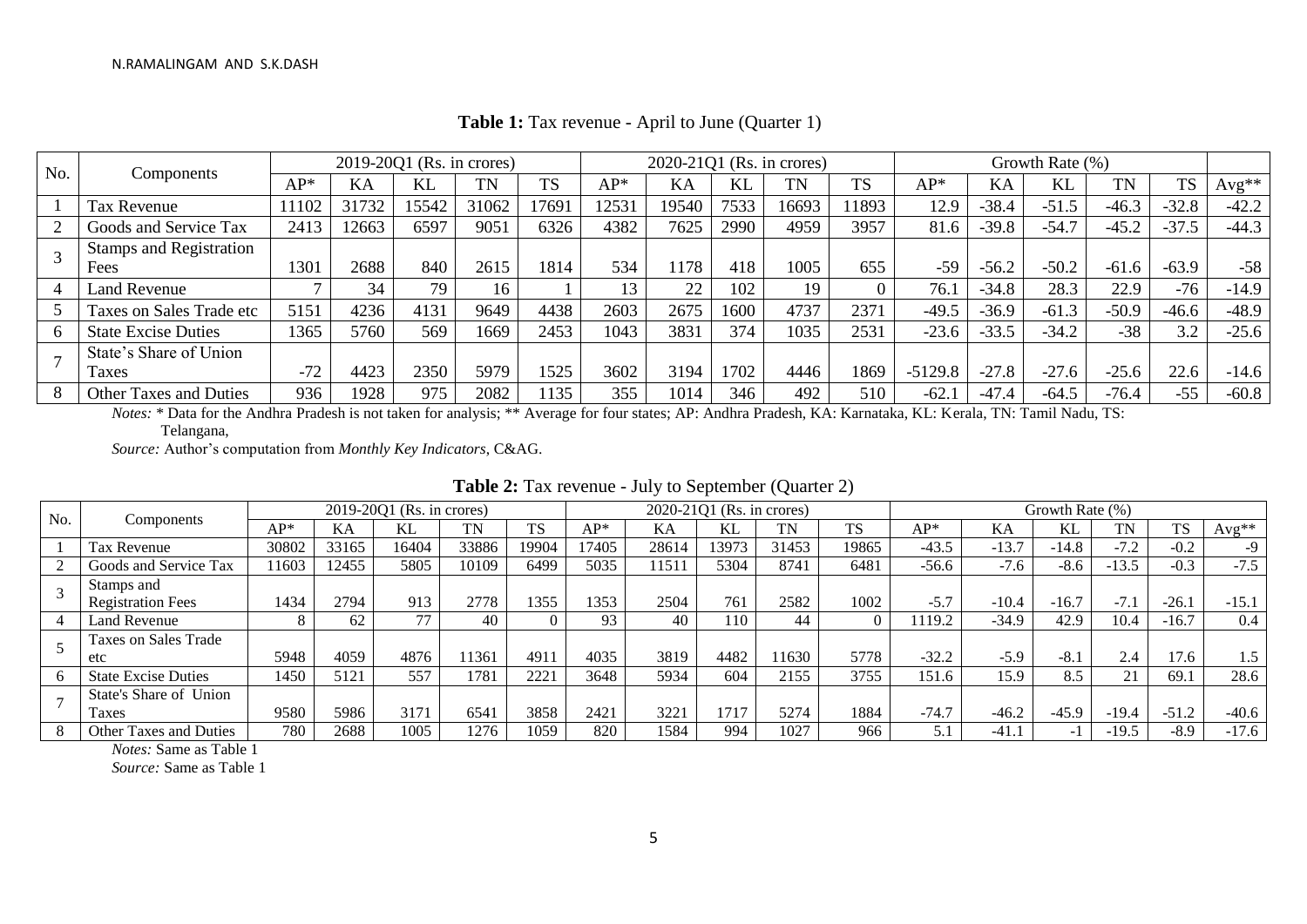| No. | Components                    |       | 2019-20Q1 (Rs. in crores) | 2020-21Q1 (Rs. in crores) |          |       |       |       |       | Growth Rate (%) |       |         |         |         |           |         |         |
|-----|-------------------------------|-------|---------------------------|---------------------------|----------|-------|-------|-------|-------|-----------------|-------|---------|---------|---------|-----------|---------|---------|
|     |                               | $AP*$ | KА                        | KL                        | ΤN       | TS    | AP*   | KA    | ΚL    | TN              | TS    | $AP*$   | KА      | KL      | <b>TN</b> | TS      | $Avg**$ |
|     | <b>Tax Revenue</b>            | 41904 | 64898                     | 31946                     | 64948    | 37594 | 29936 | 48153 | 21506 | 48147           | 31759 | $-28.6$ | $-25.8$ | $-32.7$ | $-25.9$   | $-15.5$ | $-25$   |
|     | Goods and Service Tax         | 14016 | 25118                     | 12401                     | 19159.36 | 12825 | 9417  | 19137 | 8294  | 13700           | 10438 | $-32.8$ | $-23.8$ | $-33.1$ | $-28.5$   | $-18.6$ | $-26$   |
|     | Stamps and Registration       | 2735  | 5482                      | 1754                      | 5393     | 3169  | 1887  | 3681  | 1179  | 3587            | 1657  | $-31$   | $-32.8$ | $-32.7$ | $-33.5$   | $-47.7$ | $-36.7$ |
|     | Fees                          |       |                           |                           |          |       |       |       |       |                 |       |         |         |         |           |         |         |
| 4   | Land Revenue                  | 15    | 96                        | 157                       | 56       |       | 105   | 62    | 212   | 64              | ∩     | 609.2   | $-34.9$ | 35.5    | 14        | $-64.5$ | $-12.5$ |
|     | Taxes on Sales Trade etc      | 11099 | 8295                      | 9007                      | 21010    | 9349  | 6638  | 6493  | 6082  | 16367           | 8148  | $-40.2$ | $-21.7$ | $-32.5$ | $-22.1$   | $-12.8$ | $-22.3$ |
| 6   | <b>State Excise Duties</b>    | 2815  | 10881                     | 1126                      | 3451     | 4674  | 4692  | 9766  | 979   | 3190            | 6286  | 66.7    | $-10.2$ | $-13.1$ | $-7.6$    | 34.5    | 0.9     |
|     | State's Share of Union        | 9508  | 10409                     | 5522                      | 12520    | 5383  | 6023  | 6415  | 3419  | 9720            | 3753  | $-36.7$ | $-38.4$ | $-38.1$ | $-22.4$   | $-30.3$ | $-32.3$ |
|     | Taxes                         |       |                           |                           |          |       |       |       |       |                 |       |         |         |         |           |         |         |
| 8   | <b>Other Taxes and Duties</b> | 1716  | 4616                      | 1980                      | 3358     | 2194  | 1174  | 2599  | 1341  | 1519            | 1476  | $-31.6$ | $-43.7$ | $-32.3$ | $-54.8$   | $-32.7$ | $-40.9$ |

**Table 3:** Tax revenue - - April to September (Half Yearly 1)